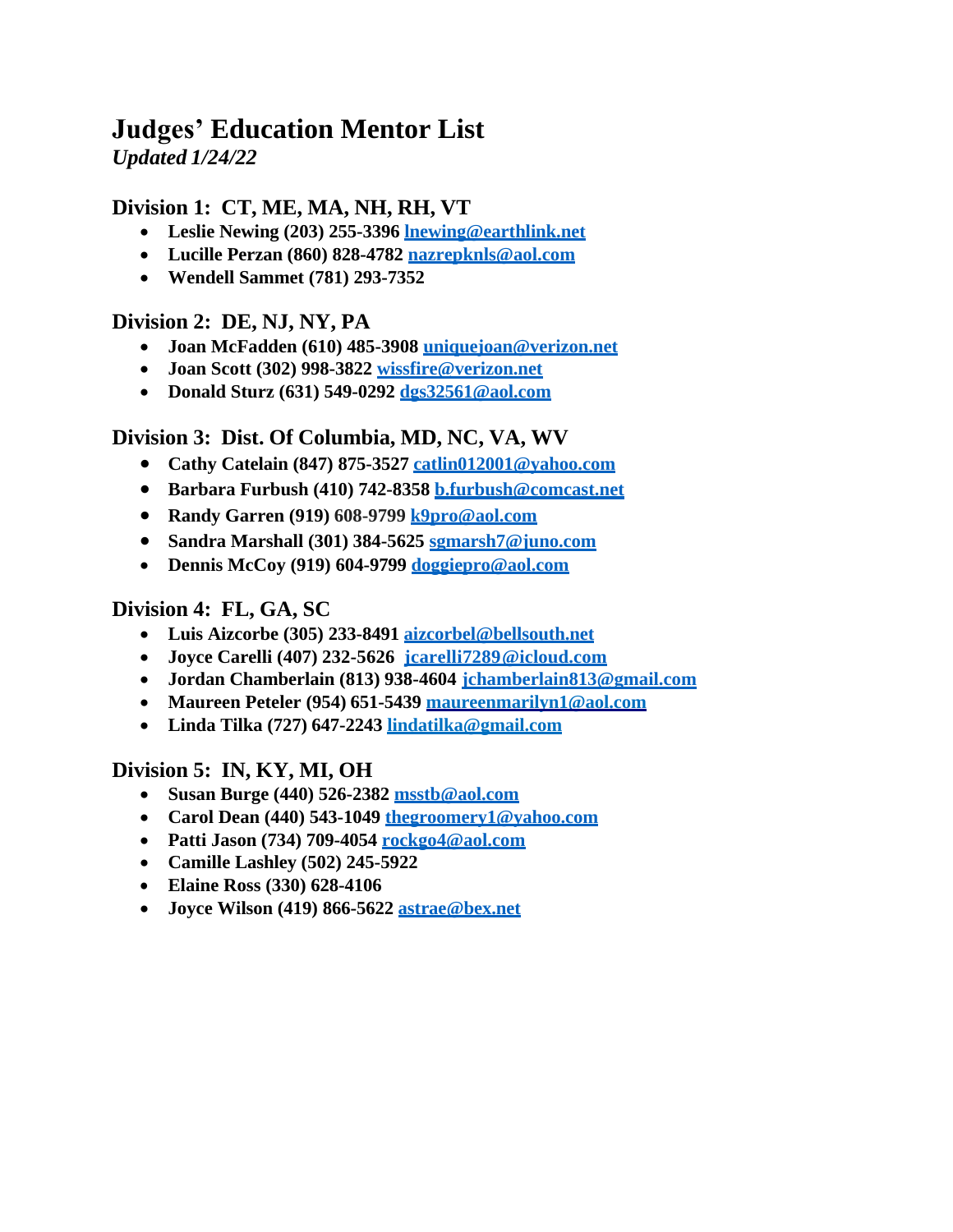#### **Division 6: AZ, CO**

• **Elaine Noel (303) 693-9946 [denoel19263@hotmail.com](mailto:denoel19263@hotmail.com)**

### **Division 7: KS, OK, TX**

- **Doris Cozart (940) 262-0240 [dgcozart@msn.com](mailto:dgcozart@msn.com)**
- **Mark DeWitt (214) 632-2064 [medewitt63@gmail.com](mailto:medewitt63@gmail.com)**
- **Michael Knight (214) 770-6059 [drmgknight@gmail.com](mailto:drmgknight@gmail.com)**
- **Helen Tomb Taylor (936) 321-0132 [htombtaylor@aol.com](mailto:htombtaylor@aol.com)**
- **Mary Yeakey (918) 938-7337 [barbicanpoodles@cox.net](mailto:barbicanpoodles@cox.net)**

## **Division 8: OR, WA**

- **Daniel Augustus (484) 934-2579 [danielaugustus74@gmail.com](mailto:danielaugustus74@gmail.com)**
- **Barbara Curry (360) 263-1356 [silveradomp@tds.net](mailto:silveradomp@tds.net)**
- **Penny Dugan (425) 481-7385 [penhurstpoodles@aol.com](mailto:penhurstpoodles@aol.com)**
- **Debra Ferguson-Jones (206) 612-2381 [debrafergusonjones@gmail.com](mailto:debrafergusonjones@gmail.com)**
- **Beverly Jean Nelson (206) 550-2741 [nancyhouse98155@gmail.com](mailto:nancyhouse98155@gmail.com)**
- **Dana Plonkey (425) 743-1601 [dp517@frontier.com](mailto:dp517@frontier.com)**
- **Terrill Udenberg, DVM (250) 308-9699 [drtudenberg@msn.com](mailto:drtudenberg@msn.com)**

#### **Division 9: CA**

- **Ann Kennedy (209) 368-9069 [ann@clarionpoodles.com](mailto:ann@clarionpoodles.com)**
- **Glen Lajeski (707) 318-1038 [glen@srsranch.com](mailto:glen@srsranch.com)**
- **Peggy McDill (949) 380-0885 [espreepdls@aol.com](mailto:espreepdls@aol.com)**
- **Mary Olund (415) 457-4648 [cabpudel@gmail.com](mailto:cabpudel@gmail.com)**
- **Scott Olund (415) 457-4648 [scott@baryareablue.com](mailto:scott@baryareablue.com)**
- **Janice Pardue (559) 897-5788 [jameldogs@aol.com](mailto:jameldogs@aol.com)**
- **Inge Semenschin (707) 639-7555 [midnightpoodles@sbcglobal.net](mailto:midnightpoodles@sbcglobal.net)**
- **Michelle Shultz (925) 351-8352 [michelle.t.shultz@gmail.com](mailto:michelle.t.shultz@gmail.com)**
- **Raymond Stevens (760) 806-1298 [sharbellepoodles@aol.com](mailto:sharbellepoodles@aol.com)**
- **Sharon Stevens (760) 806-1298 [sharbellepoodles@aol.com](mailto:sharbellepoodles@aol.com)**

# **Division 11: HI**

• **Bradley Odagiri (808) 373-3838 [bradodagiri@aol.com](mailto:bradodagiri@aol.com)**

#### **Division 13: ID, MN, NE, NV, NM, ND, SD, UT, WY**

- **Jack MacGillivray (505) 867-0618 [jmacg@monarchnm.com](mailto:jmacg@monarchnm.com)**
- **Susie Osborn (702) 493-3976 [lidopoodles@cox.net](mailto:lidopoodles@cox.net)**
- **John Shoemaker (702) 834-6557 [dss](mailto:dssup@cs.com)[up@cs.com](mailto:up@cs.com)**